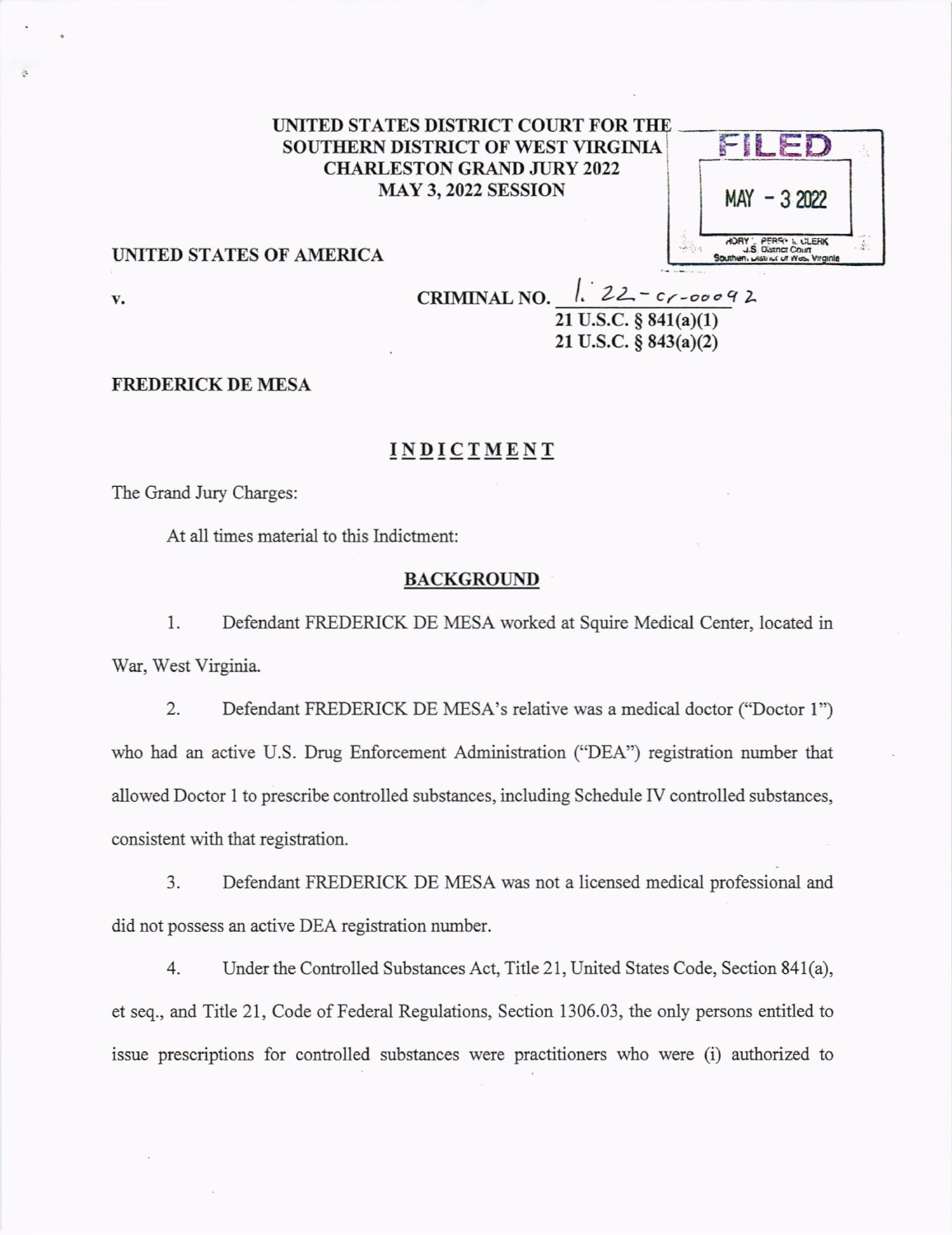prcscribe controlled substances by the jurisdiction in which they were licensed to practice their profession, and (ii) registered with the DEA, or otherwise exempt from DEA registration.

5. Tramadol was a Schedule [V controlled substance.

6. Defendant FREDERICK DE MESA prescribed Schedule IV controlled substances, namely Tramadol, by using Doctor l's DEA registration.

## COUNTS ONE AND TWO

7. Paragraphs one through six of this Indictment are realleged and incorporated by reference as though fully set forth herein.

8. On or about the dates set forth in each count below, at or near War, McDowell County, West Virginia, and elsewhere, within the Southern District of West Virginia, defendant FREDERICK DE MESA knowingly and intentionally, and without authority, distributed a mixture and substance containing a detectable amount of tamadol, a Schedule IV controlled zubstance, as listed below, each of which constitutes a separate count of this Indictment:

| Count | <b>Approximate Date</b><br>of Distribution | Individual | Controlled<br><b>Substance</b> |
|-------|--------------------------------------------|------------|--------------------------------|
|       | February 16, 2022                          | P.M.       | Tramadol                       |
|       | April 15, 2022                             | P.M.       | Tramadol                       |

In violation of Title 21, United States Code, Sections 841(a)(1) and 841(b)(2).

### COUNTS THREE AND FOUR

9. Paragraphs one through six of tbis Indictnent are realleged and incorporated by reference as though fully set forth herein.